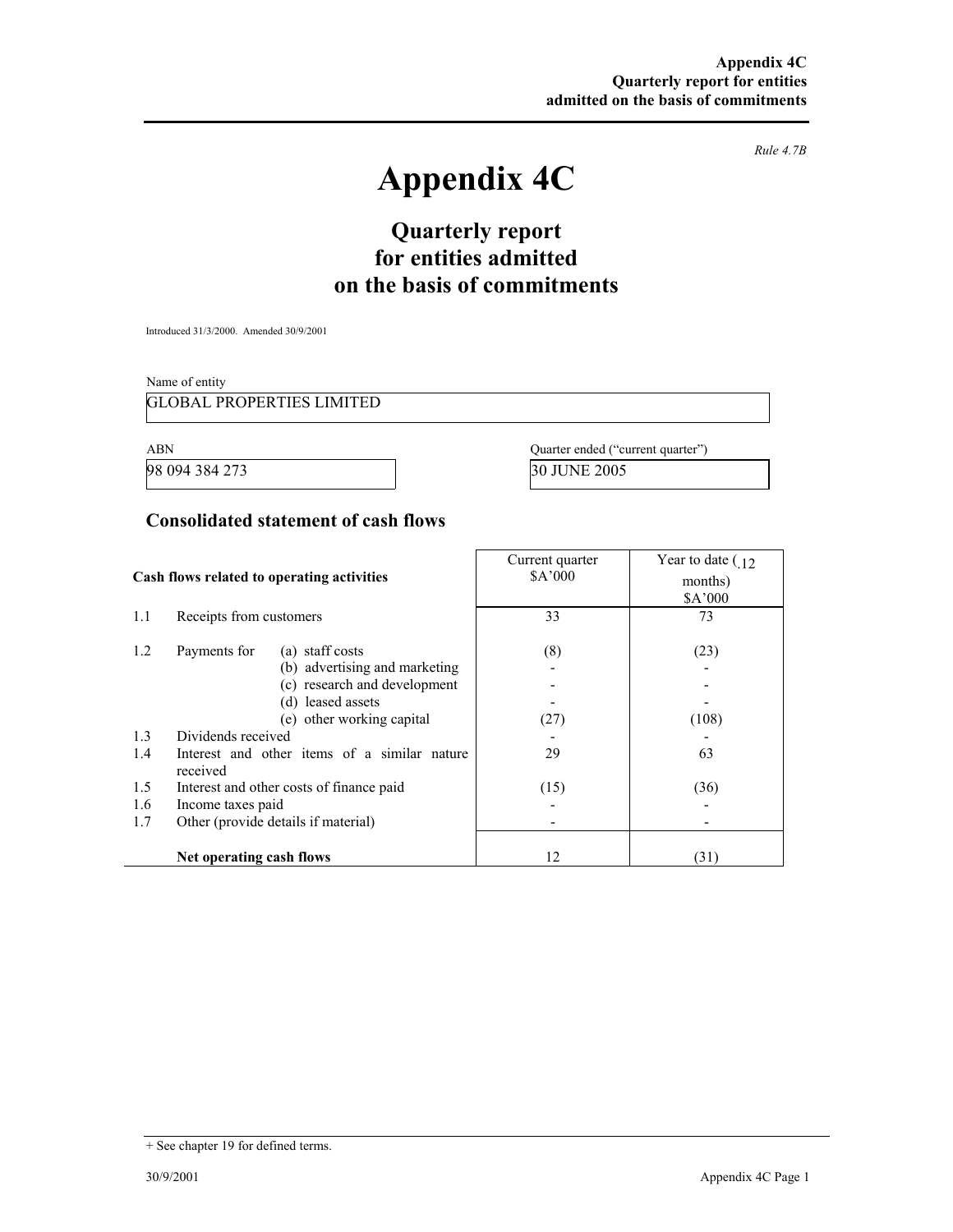|              |                                                                                     | Current quarter<br>\$A'000 | Year to date<br>$(12 \dots$ months)<br>\$A'000 |
|--------------|-------------------------------------------------------------------------------------|----------------------------|------------------------------------------------|
| 1.8          | Net operating cash flows (carried forward)                                          | 12                         | (31)                                           |
| 1.9          | Cash flows related to investing activities<br>Payment for acquisition of:           |                            |                                                |
|              | (a) businesses (item 5)<br>(b) equity investments<br>(c) intellectual               | (2)                        | (2)                                            |
|              | property<br>(d) physical non-<br>current assets                                     |                            | (1,997)                                        |
|              | (e) other non-current<br>assets                                                     |                            |                                                |
| 1.10         | Proceeds from disposal of:<br>(a) businesses (item 5)<br>(b) equity investments     |                            |                                                |
|              | (c) intellectual<br>property<br>(d) physical non-                                   |                            |                                                |
|              | current assets<br>(e) other non-current<br>assets                                   |                            |                                                |
| 1.11<br>1.12 | Loans to other entities<br>Loans repaid by other entities                           |                            |                                                |
| 1.13         | Other (provide details if material)                                                 |                            |                                                |
|              | Net investing cash flows                                                            | (2)                        | (1,999)                                        |
| 1.14         | Total operating and investing cash flows                                            | 10                         | (2,030)                                        |
|              | Cash flows related to financing activities                                          |                            |                                                |
| 1.15         | Proceeds from issues of shares, options, etc.                                       |                            | 3,200                                          |
| 1.16<br>1.17 | Proceeds from sale of forfeited shares<br>Proceeds from borrowings                  |                            | 900                                            |
| 1.18         | Repayment of borrowings                                                             |                            | (2)                                            |
| 1.19         | Dividends paid                                                                      |                            |                                                |
| 1.20         | Other (provide details if material)                                                 | $\overline{\phantom{0}}$   |                                                |
|              | Net financing cash flows                                                            |                            | 4,098                                          |
|              | Net increase (decrease) in cash held                                                | 10                         | 2,068                                          |
| 1.21<br>1.22 | Cash at beginning of quarter/year to date<br>Exchange rate adjustments to item 1.20 | 2,058                      |                                                |
| 1.23         | Cash at end of quarter                                                              | 2,068                      | 2,068                                          |

<sup>+</sup> See chapter 19 for defined terms.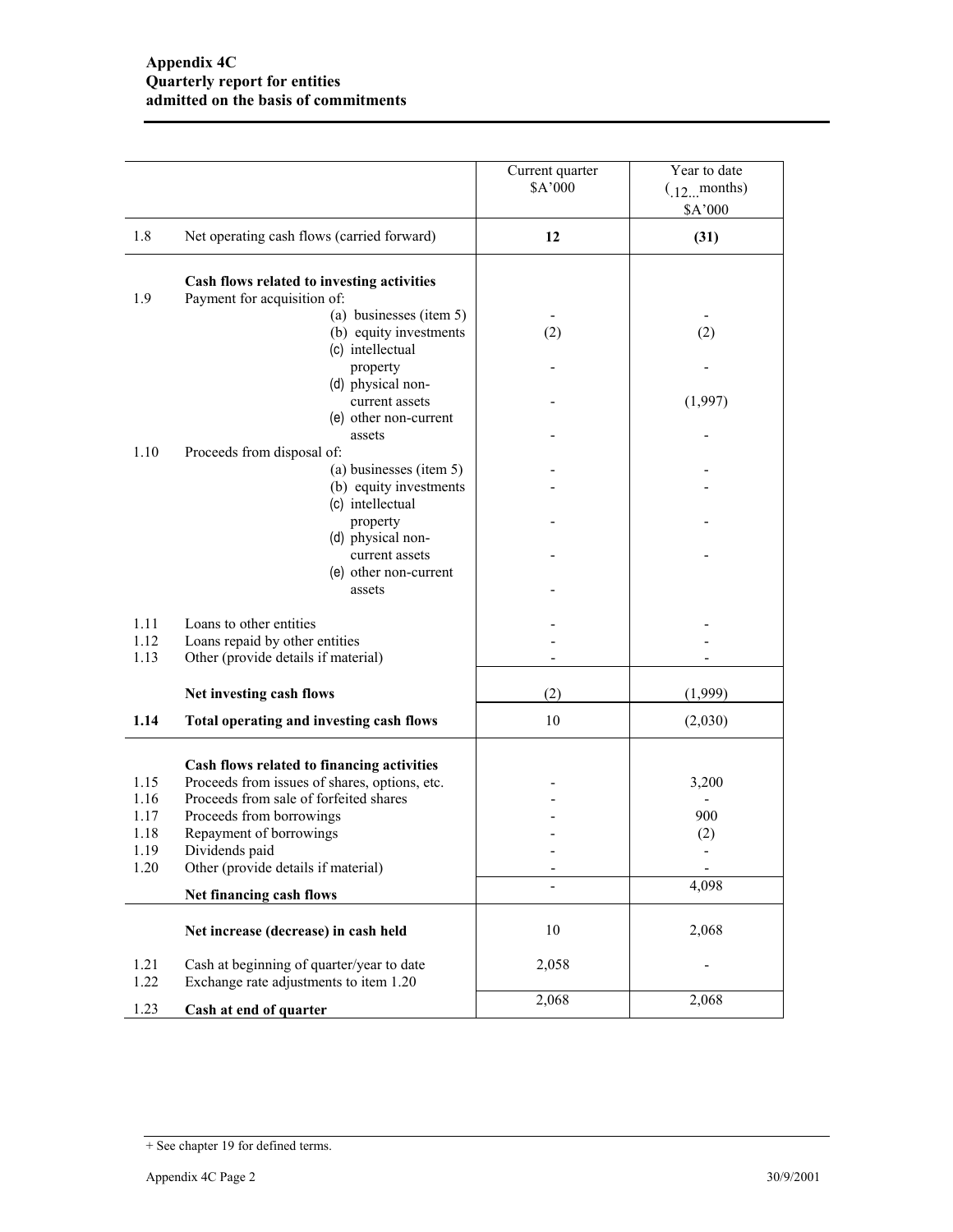## **Payments to directors of the entity and associates of the directors Payments to related entities of the entity and associates of the related entities**

|      |                                                                  | Current quarter<br><b>SA'000</b> |
|------|------------------------------------------------------------------|----------------------------------|
| 1.24 | Aggregate amount of payments to the parties included in item 1.2 | 8                                |
| 1.25 | Aggregate amount of loans to the parties included in item 1.11   |                                  |
|      |                                                                  |                                  |

1.26 Explanation necessary for an understanding of the transactions Directors fees of \$2,500 per director for the quarter.

#### **Non-cash financing and investing activities**

- 2.1 Details of financing and investing transactions which have had a material effect on consolidated assets and liabilities but did not involve cash flows
- 2.2 Details of outlays made by other entities to establish or increase their share in businesses in which the reporting entity has an interest

#### **Financing facilities available**

*Add notes as necessary for an understanding of the position. (See AASB 1026 paragraph 12.2).* 

|     |                             | Amount available<br>\$A'000 | Amount used<br>\$A'000 |
|-----|-----------------------------|-----------------------------|------------------------|
| 3.1 | Loan facilities             | -                           | 900                    |
| 3.2 | Credit standby arrangements |                             |                        |

<sup>+</sup> See chapter 19 for defined terms.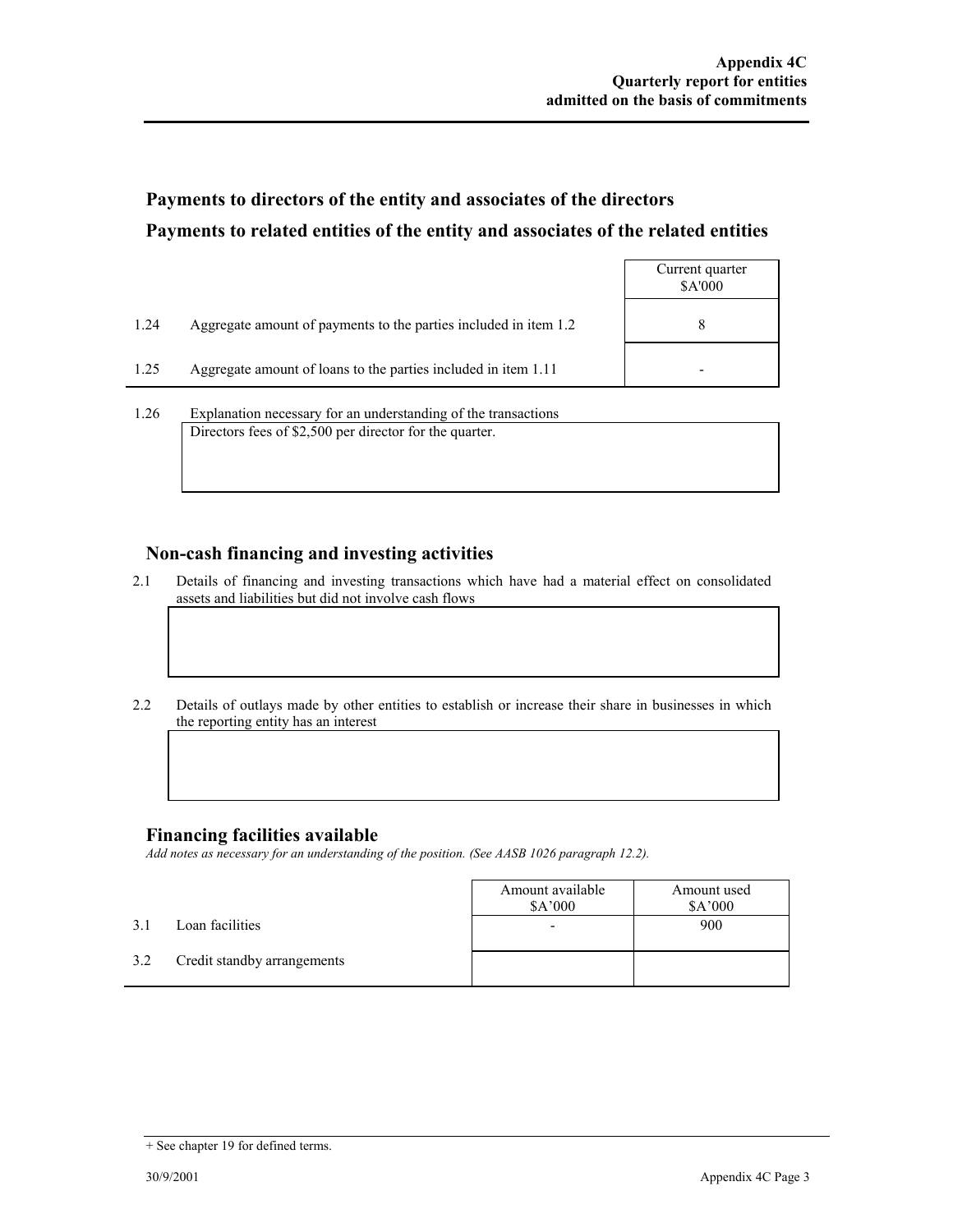#### **Reconciliation of cash**

| Reconciliation of cash at the end of the quarter (as<br>shown in the consolidated statement of cash flows) to<br>the related items in the accounts is as follows. |                                                  | Current quarter<br>\$A'000 | Previous quarter<br>\$A'000 |
|-------------------------------------------------------------------------------------------------------------------------------------------------------------------|--------------------------------------------------|----------------------------|-----------------------------|
| 4.1                                                                                                                                                               | Cash on hand and at bank                         | 4                          | 10                          |
| 4.2                                                                                                                                                               | Deposits at call                                 | 2,064                      | 2,048                       |
| 4.3                                                                                                                                                               | Bank overdraft                                   |                            |                             |
| 4.4                                                                                                                                                               | Other (provide details)                          |                            |                             |
|                                                                                                                                                                   | <b>Total: cash at end of quarter (item 1.22)</b> | 2,068                      | 2,058                       |

### **Acquisitions and disposals of business entities**

|     |                                              | Acquisitions<br>(Item $1.9(a)$ ) | Disposals<br>(Item $1.10(a)$ ) |
|-----|----------------------------------------------|----------------------------------|--------------------------------|
| 5.1 | Name of entity                               |                                  |                                |
| 5.2 | Place of incorporation<br>or registration    |                                  |                                |
| 5.3 | Consideration for<br>acquisition or disposal |                                  |                                |
| 5.4 | Total net assets                             |                                  |                                |
| 5.5 | Nature of business                           |                                  |                                |
|     |                                              |                                  |                                |

#### **Compliance statement**

- 1 This statement has been prepared under accounting policies which comply with accounting standards as defined in the Corporations Act (except to the extent that information is not required because of note 2) or other standards acceptable to ASX.
- 2 This statement does give a true and fair view of the matters disclosed.

Sign here:

Sign here: ............................................................ Date: 13 July 2005 (Director/Company secretary)

Print name: Ian Alistair Dennis

<sup>+</sup> See chapter 19 for defined terms.